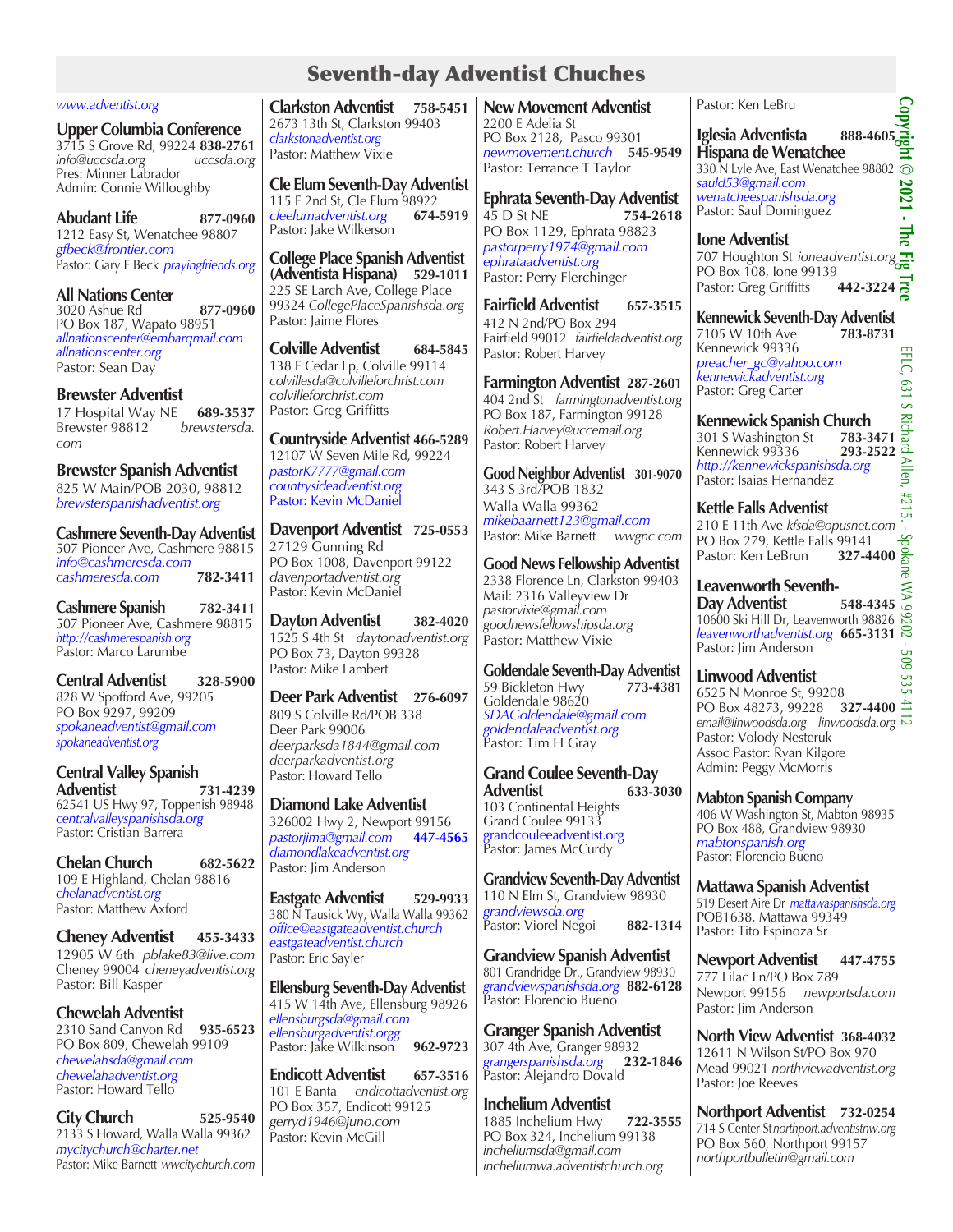Pastor: Ken LeBrun

**Northside Adventist** 1103 Dell Ave, Walla Walla 99362 *FB: NorthsideSDA.WW.WA* Pastor: Roger Johnson

**Omak Adventist 826-1770** 425 W 2nd Ave **208-640-1265** PO Box 1650, Omak 98841 *omakadventistchurch.org* Pastor: Dan Cole

**Orient Adventist** *orientadventist.org* 76 3rd Ave, Orient 99160<br>Pastor: Jim McCurdy 685-2201 Pastor: Jim McCurdy

**Oroville Adventist**  20 Main, Oroville 98844 *orovilleadventist.org* Pastor: Dan Cole **208-640-1265**

#### **Othello Seventh-Day Adventist**

736 E Elm St, Othello 99344 *flerchinger@uccmail.com othelloadventist.org* **488-2781** Pastor: Perry Flerchinger

#### **Othello Spanish Adventist Company/Iglesia Adventista Hispana de Othello**

736 E Elm St/POB 676, Othello 99344 *othellospanishsda.org* **488-2781**

#### **Otis Orchards Adventist**

4308 N Harvard Rd **842-2355** POB 189, Otis Orchards 99027 *otisorchardssdachurch@gmail.com otisorchardsadventist.org* Pastor: Moises Ramirez

#### **Pasco Spanish Adventist**

525 W Marie St *pascospanishsda.org* PO Box 2584, Pasco 99301 Pastor: Isaias Hernandez **547-6878**

**Pullman Adventist 332-8782** 1120 SE Klemgard PO Box 97, Pullman 99163 *pullmansda@gmail.com* Pastor: Marshall McVay *pullmansda.org*

**Quincy Seventh-Day Adventist**  17047 Road 9 NW **787-1044** Quincy 98848 *pastorperry1974@gmail.com quincyadventist.org* Pastor: Perry Flerchinger

**Quincy Spanish Group** 17047 Road 9, Quincy 98848 *quincyspanish.org*

**Richland Seventh- Day Adventist** 1807 McMurray Ave Richland 99354 *myrichlandchurch.org* Pastor: Sergio Manente

**Richland Spanish Company** 517 Jadwin Ave, Richland 99352 POB 4396, West Richland 99353 *http://richlandspanish.org*

Pastor: Isaias Hernandez

**Ritzville Adventist 220-4717** 108 W 2nd *ritzvilleadventist.org* PO Box 307, Ritzville 99169 *ritzvillesdaco@gmail.com* Pastor: Robert Harvey

**Riverview Seventh-Day Adventist**  605 N Road 36<br>Pasco 99301 Pasco 99301 *pascosda.com* Pastor: Jared Spano Assoc pastor: Joey Barajas

**Selah Seventh-Day Adventist**  170 Harrison Rd, Selah 98942<br>selahadventist.org 697-5116  $self: 100$ Pastor: Moises Ramirezg

**Slavic Adventist 844-7370** 1725 W Courtland Ave, 99205 PO Box 1605, 99228 *openbookcenter@gmail.com openbookcenter.com* Pastor: Slavik Ostapenko

**South Hill Church 448-6425** 5607 S Freya St, 99223 *churchoffice@southhillchurch.us* Pastor: Bill Kasper *southhillchurch.us*

# **Spokane Spanish Adventist**

**Group 602-653-1566** 3430 E Pacific Ave, 99202 PO Box 7281, 99207 *yonisbel78@ gmail.com spokanespanishsda.org iglesiahispanadespokane@gmail.com FB: iglesiahispanadespokane FB: iglesiahispanadespokanevalley* Pastor: Yoni Osoria

**Sunnyside Seventh-Day Adventist 1875 E Lincoln Ave 837-4233** 1875<sup>'</sup>E Lincoln Ave PO Box 718, Sunnyside 98944 *sunnysideadventistchurch.org* Pastor: Jon Jennette

**Sunnyside Spanish Adventist** 1240 Scoon Rd *sunnysidespanishsda.org* Sunnyside 98944 Pastor: Florencio A. Bueno

**Three Angels Church 367-3611** 3114 4th St, Union Gap 98903 *threeangelsspanishsda.org* Pastor: Huascar Rodriguez

**Tonasket Adventist 208-640-1265** 23 S Whitcomb, Tonasket 98855 Pastor: Dan Cole *tonasketsda.org*

**Tonasket Spanish Adventist** 23 S Whitcomb, Tonasket 98855 *tonasketspanishsda.org* **486-2752** Pastor: Jaime Flores

**Touchet Adventist** 368 Larrabee Rd/POB 105, 99360<br>touchetadventist.org 529-8251 *touchetadventist.org* **529-8251** Pastor: Roger Johnson

**University Adventist 527-2800** 212 SW 4th St

PO Box 5, College Place 99324 *church@wallawalla.edu* Pastor: Andreas Beccai Assoc pastors: Troy Fitzgerald, Jerremy Foss *wallawalla.edu/church* Assist pastor: Alareece Collie

**Valley Adventist 926-5866** 1601 S Sullivan Rd, Spokane Valley 99037*office@valleyadventist.org valleyadventist.org* Pastor: Teddy Shupe

**Valley View Seventh-Day Adventist 884-3815** 1201 10th St NE *valleyviewsda.com* East Wenatchee 98802 Pastor: Tye Davis

**Village Church 527-2800** 715 SE 12th St, College Place 99324 *office@villageadventist.org*  Pastor: Jeff Kinne *villageadventist.org* Asst pastors: Steve Walikonis, Dan Solis

**Walla Walla Spanish Adventist/ Igl Adventista Hispana 540-4507** 801 S 3rd*/*POB 451 Walla Walla 99362 *wallawallaspanishchurch@gmail.com wallawallaspanishsda.org* Pastor: Jaime Fores

**Wapato Spanish Adventist**<br>512 S Simcoe Ave 930-2155 512 S Simcoe Ave Wapato 98951 *wapatoadventist.org* Pastor: Marco Larumbe

**Wenatchee Seventh-Day Adventist 663-4032** 508 N Western, Wenatchee 98801 *pastor.joe@wenatcheeadventist.org wenatcheeadventist.org* Pastor: Joe Savino

**West Central Adventist** 1201 W Spofford, 99205 PO Box 3343, 99220 **533-0751** *wcmcsdachurch1@gmail.com westcentralsdachurch.com*

**West Plains Community Adventist** Countryside SDA School, 12707 W Seven mile Rd, 99224 PO Box 123, Airway Heights 99001 *westplainsoutreach@gmail.com* Pastor: Kevin McDaniel *wpcadventist.org*

**Yakima Seventh-Day Adventist** 507 N 35th Ave, Yakima 98902 *yakimasda@yakimasda.org yakimawa.adventistchurch.org* Pastor: Harry Sharley Assoc pastor: Austin Greer

**Yakima Spanish Adventist** 1802 Willow St *yakimaspanishsda.org* PO Box 1147, Yakima 98902 Pastor: Huascar Rodriguez

**Zillah Adventist 829-5561** 202 5th St, Zillah 98953 *zillahadventists@gmail.com*

*zillahadventist.org* Pastor: Sean Day

#### **Idaho (208)**

**Athol Adventist** *atholadventist.org* 5825 E Hwy 54 PO Box 160, Athol 83801 Pastor: David Morgan

**Bonners Ferry Adventist** 513353 Hwy 95 N **267-7822** Bonners Ferry 83805 *bonnersferryadventist.org* Pastor: Jason Worf

**Clark Fork Adventist 266-0321** 700 Pine St *clarkforkadventist. org* PO Box 488, Clark Fork 83811 Pastor: Jason Worf

**Coeur d'Alene Adventist**

111 E Locust, Coeur d'Alene 83814 *churchoffice@cdasda.org*  **664-5473** *FB: cdaadventist cdaadventist.org* Pastor: Jeremiah Smart Admin: Patti Schultz

**Deary Adventist** *dearyadventist.org* 505 First Ave/PO Box 49, 83823 Pastor Ole Oleson

**Edgemere Adventist 265-5520** 5161 Vay Rd, Priest River 83856 PO Box 861, Sagle 83860 Pastor: Jim Anderson

**Grangeville Adventist**

208 Hwy 95 N *FB:GrangevilleSDA* PO Box 429, Grangeville 83530 *slever@uccsda.org grangevilleadventist.org* **983-2705** Pastor: Steve Rogers

**Hayden Lake Adventist**

12940 N Government Wy, Hayden 83835 *haydenlakeadventist.org haydenlakesdachurch@televar.com* Pastor: David Morgan

**Kamiah Adventist 935-0388** 3366 Willow St *kamiahadventist.org* PO Box 997, Kamiah 83536 Pastor: Steve Rogers

**Lewiston Adventist 743-1981** 1212 19th St, Lewiston 83501 *lewistonsdachurch@yahoo.com lewistonsda.org Seventh-day-Adventist-Church* Pastor: Justin Knapp

**LifeSource Community Adventist** True North, 10583 N Government Way POB1238, Hayden 83835 FB: *LifeSourceCC office@lifesource.life* Pastor: John Solomon **215-5802** Admin: Trina Sage

**Living Hope Adventist** PO Box 376/673 C St, Plummer *lhadventist.org*